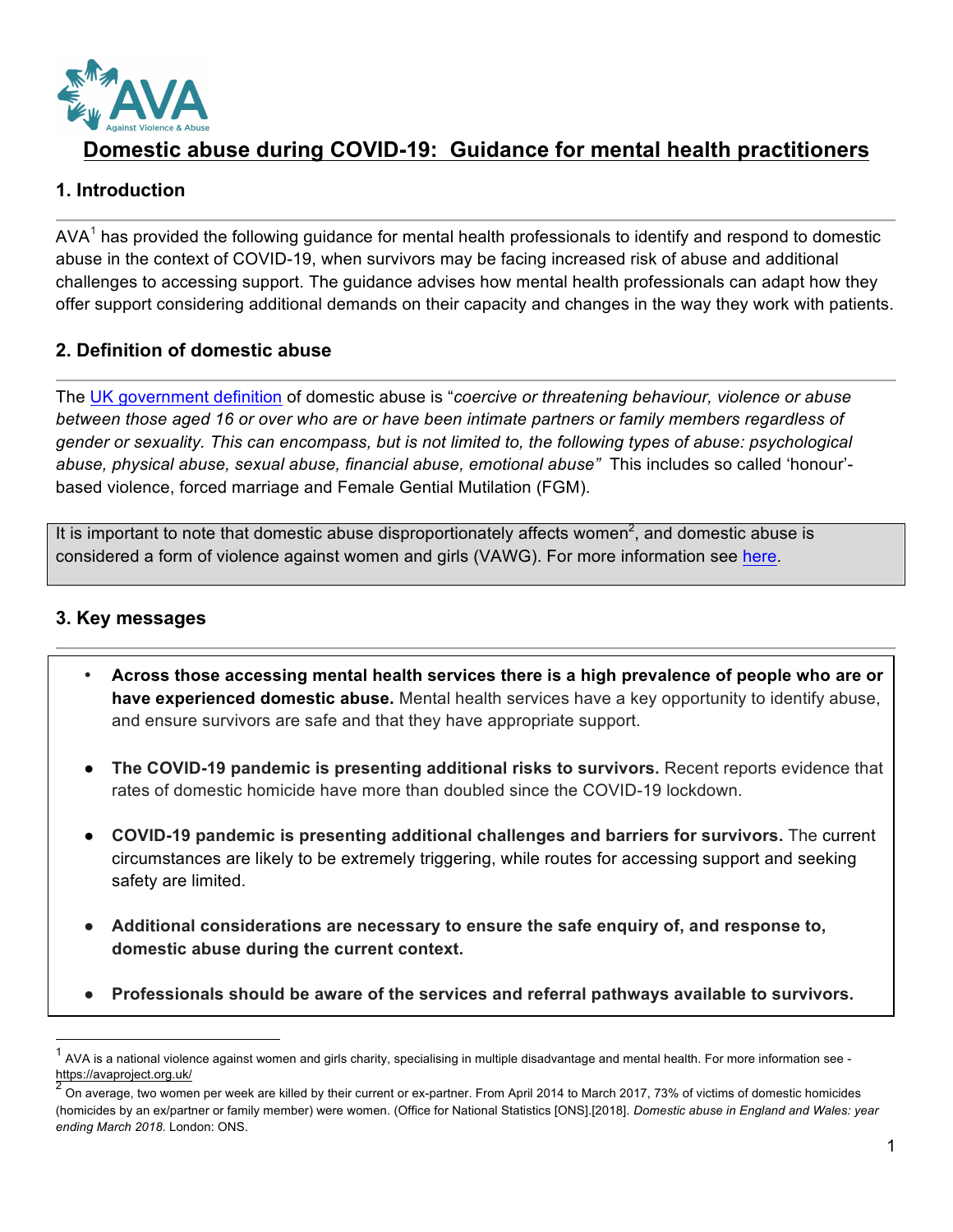

## **4. Signs of domestic abuse**

Individuals who have experienced domestic abuse will present in a variety of ways (see Appendix One). In the context of COVID-19, there are particular signals and/or signs that may indicate abuse. These include (but are not limited to):

- An individual particularly triggered by the circumstances. This may result in overwhelming fear of contagion, increased self-harm, substance use relapse, suicidal ideation, escalation of mental distress.
- An individual not picking up prescriptions, not taking medication and/or not attending to their mental/physical health needs.
- An individual refusing to comply with restriction measures and/or appearing to disregard their wellbeing.
- A third party answering the client's phone and/or refuses for the client to be seen alone.
- An individual who does not pick up their phone, or uses hushed tones.

#### **5. Impact of domestic abuse and COVID-19 on survivors**

Experiencing domestic abuse is extremely traumatic and likely to heavily impact survivors' mental health. Every day almost thirty women attempt suicide as a result of domestic abuse<sup>3</sup>.

**In the context of COVID-19, there are a number of additional factors likely to impact survivors' mental health.** For example: survivors are at increased risk; survivors are experiencing increased trauma, and may find social isolation triggering; perpetrators monopolise circumstances to further control and coerce.

Survivors' interacting identities impact their experiences, the impacts of abuse and barriers faced. For example, BME survivors are further impacted by structural barriers to accessing services and/or a lack of funding for BME specialist VAWG support. An intersectional approach is essential for understanding abuse.

## **6. Responding to domestic abuse during COVID-19**

## **Top tips for safe enquiry**

- **If you have any suspicion or indication of abuse and it is safe to do so, always ask.** For example; *"As violence is so common, we are asking all of our patients..", "Are there times when you have felt unsafe at home?".*
- **It is crucial that enquiring about domestic abuse is done sensitively and in a private environment. Speak to individuals alone.** Do not use friends, family or carers as interpreters or translators.

 <sup>3</sup> Refuge. (2017). *Taking Lives.* [online] Available at: https://www.refuge.org.uk/our-work/campaigns/more-refuge-campaigns/taking-lives/ [Accessed 22 Oct. 2019].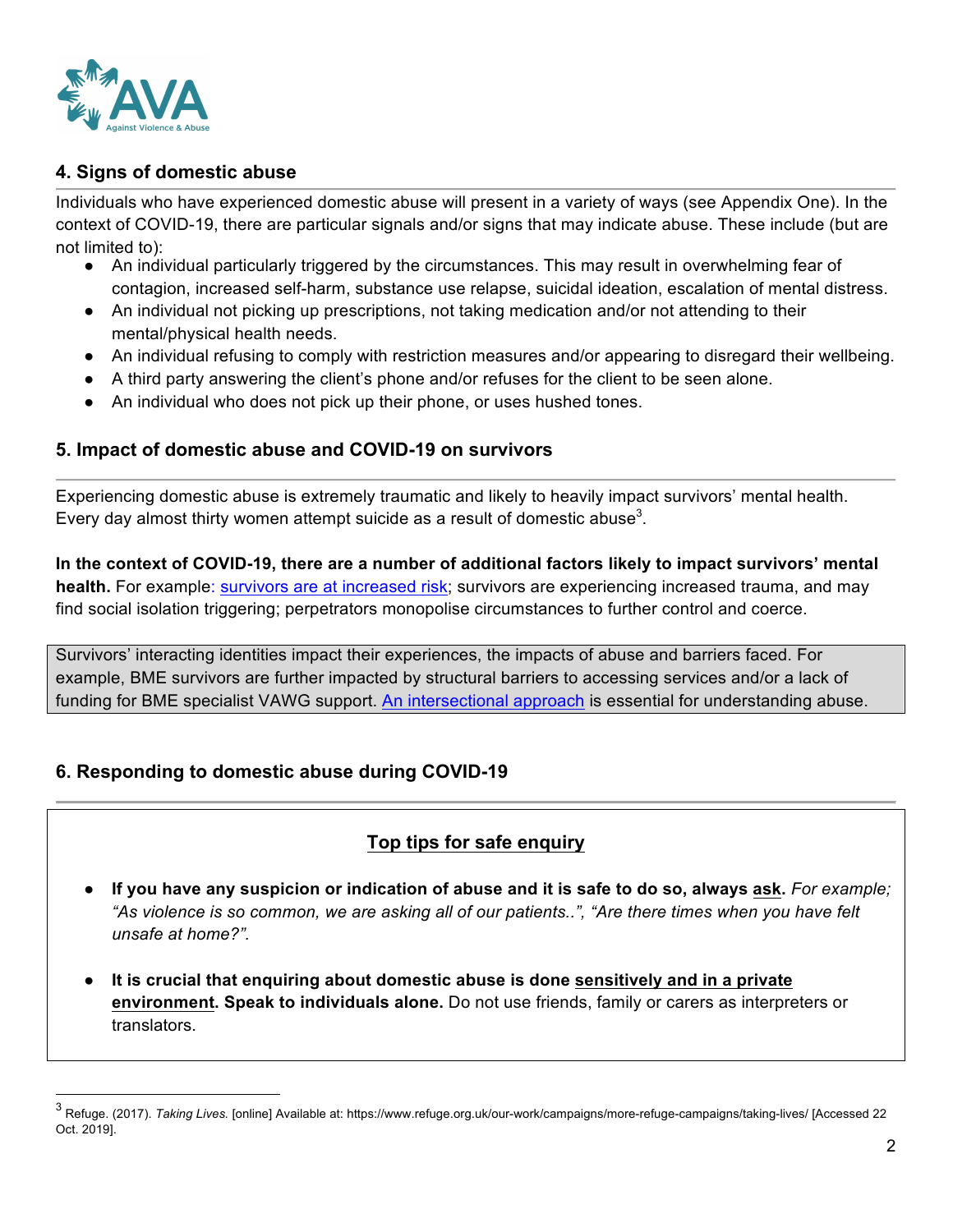

- **If providing an outreach service that is not currently providing face to face services, discuss with your client whether contact via phone, text, email or messaging apps is a safe and feasible alternative.** Be mindful that some survivors are likely to be self isolating with perpetrators.
- **When providing telephone services, ask yes/no questions to establish if the individual is alone and safe to speak.** If you hear someone in the background or if the client confirms that they can be overheard shift the tone of the conversation for example: *'Do you need food/medication etc?'*
- **Create a safe word with the patient** to identify risk of harm without the knowledge of a perpetrator.
- **Make sure that you have sufficient time for the conversation** so that the survivor will not be rushed.
- **Avoid unhelpful assumptions,** for example assuming that someone doesn't 'look' or 'act' like a survivor. Remember domestic abuse can be perpetrated by family members as well as intimate partners and includes child-to-parent violence and elder abuse.
- **If a patient discloses, validate their experience and let them know that the abuse is not their fault.** *For example; "What you are describing sounds like abuse". "The abuse is not your fault".*

## **Top tips for safety planning:**

- **If you believe the patient or their children's safety to be at immediate risk, you should call the emergency services (999).** If your client is in danger and it's not safe to talk on the phone, they can call 999 and then press 55 for help without speaking.
- **Arrange times when you can call in the future.** Suggest safe words for when you call them back to identify risks of harm and identify times best suited to the survivor.
- **Discuss whether they have planned contact with professionals, friends or family** who can raise the alarm if they need emergency help.
- **Discuss potential scenarios relevant to the current circumstances.** Look at how they might manage risk in different situations.
- **Share plans with multi agency partners** (if the survivor is happy for you to do so).
- **Use resources to support safety planning during COVID-19**. For example, those produced by SafeLives (available here) and Womens Aid (available here).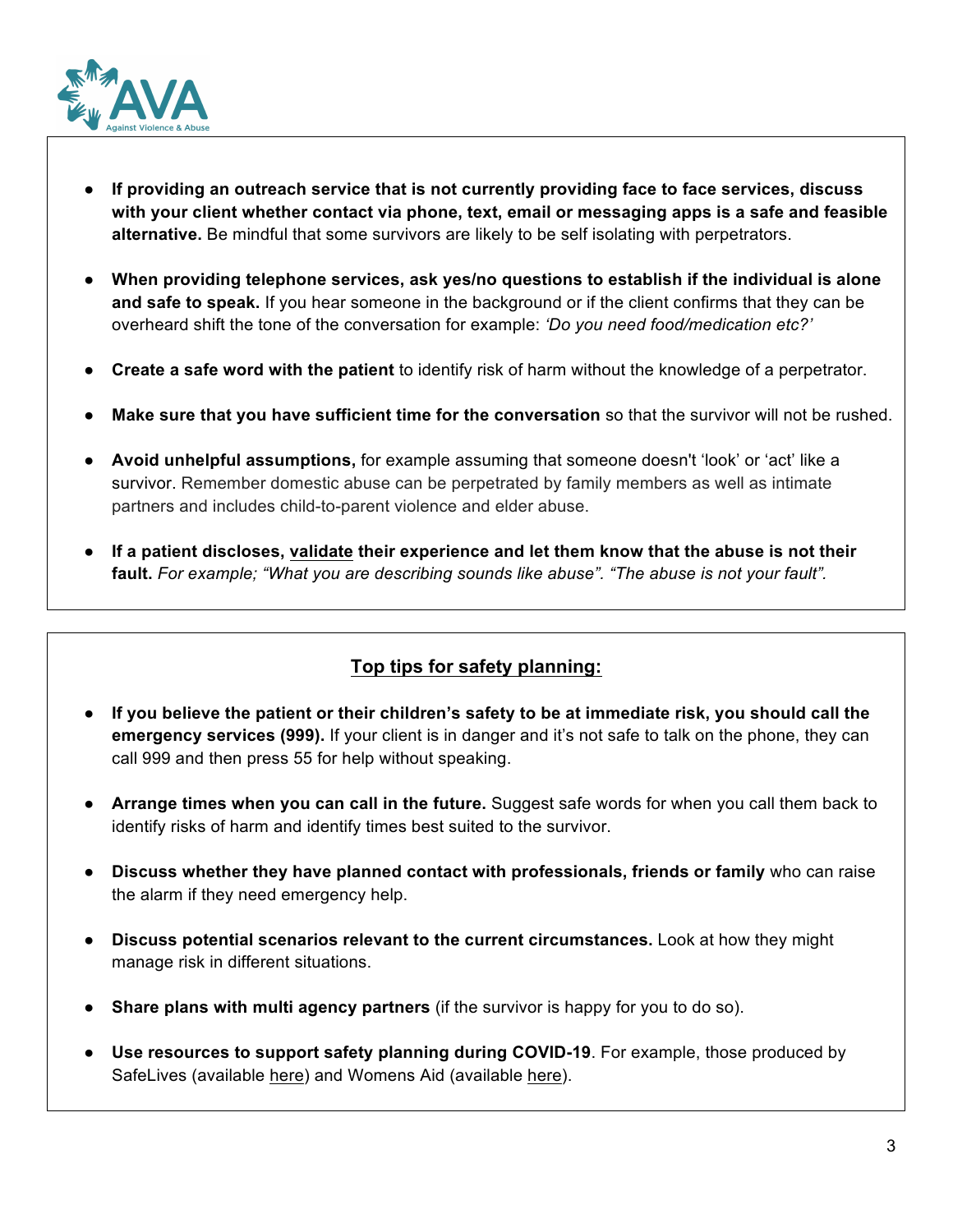

## **Top tips for safe referral:**

- **Follow the safeguarding procedures in place in your organisation.** All referrals, whether internal or external, should be followed up.
- **Consider whether a MARAC referral/child safeguarding referral is needed.** Discuss this with your designated Safeguarding Lead, colleagues or local safeguarding professionals if you need further advice.
- **Safely document domestic abuse within patient/service-user records.** Keep the victim informed of what information you are writing down and who it might/will be shared with.
- **Familiarise yourself with up-to-date information on specialist support options and referral pathways for survivors** so that you can safely and appropriately refer.

### **7. Key referral options and resources**

- **National Domestic Violence Helpline (**24/7): 0808 2000 247
- **Rape Crisis:** 0808 802 9999, an online chat service is also available here.
- **Women's Aid:** provide an online chat service available here.
- **The Survivors' Forum** (24/7): an online resource for survivors of domestic abuse available here.
- **LGBT+ Domestic Abuse Helpline:** 0800 999 5428
- **Men's Advice Line:** 0808 801 0327
- **Respect perpetrator helpline:** 0808 8024040
- **Victim Support helpline** (24/7): 0808 1689 111 and online chat available here.
- **Chayn:** provide an online chat for advice around support available here.
- **Imkaan:** resources for BME and migrant women in the context of Covid-19 available here.

**Additional resources available on COVID-19 and mental health include:** MIND mental health resource available here; YoungMinds self-isolation and anxiety resource available here.

#### **Additional resources for health professionals include:**

- NHS helpline for health professionals more information available here.
- Current changes made to the Care Act (2014) in light of Covid-19, available here.
- SafeLives COVID-19 page with collated resources for professionals, available here.
- Online webinar on understanding domestic abuse in the context of Covid-19, available here.
- AVA online e-learning on elements of domestic abuse, trauma and mental ill health, available here.
- SafeLives Community Platform available here.